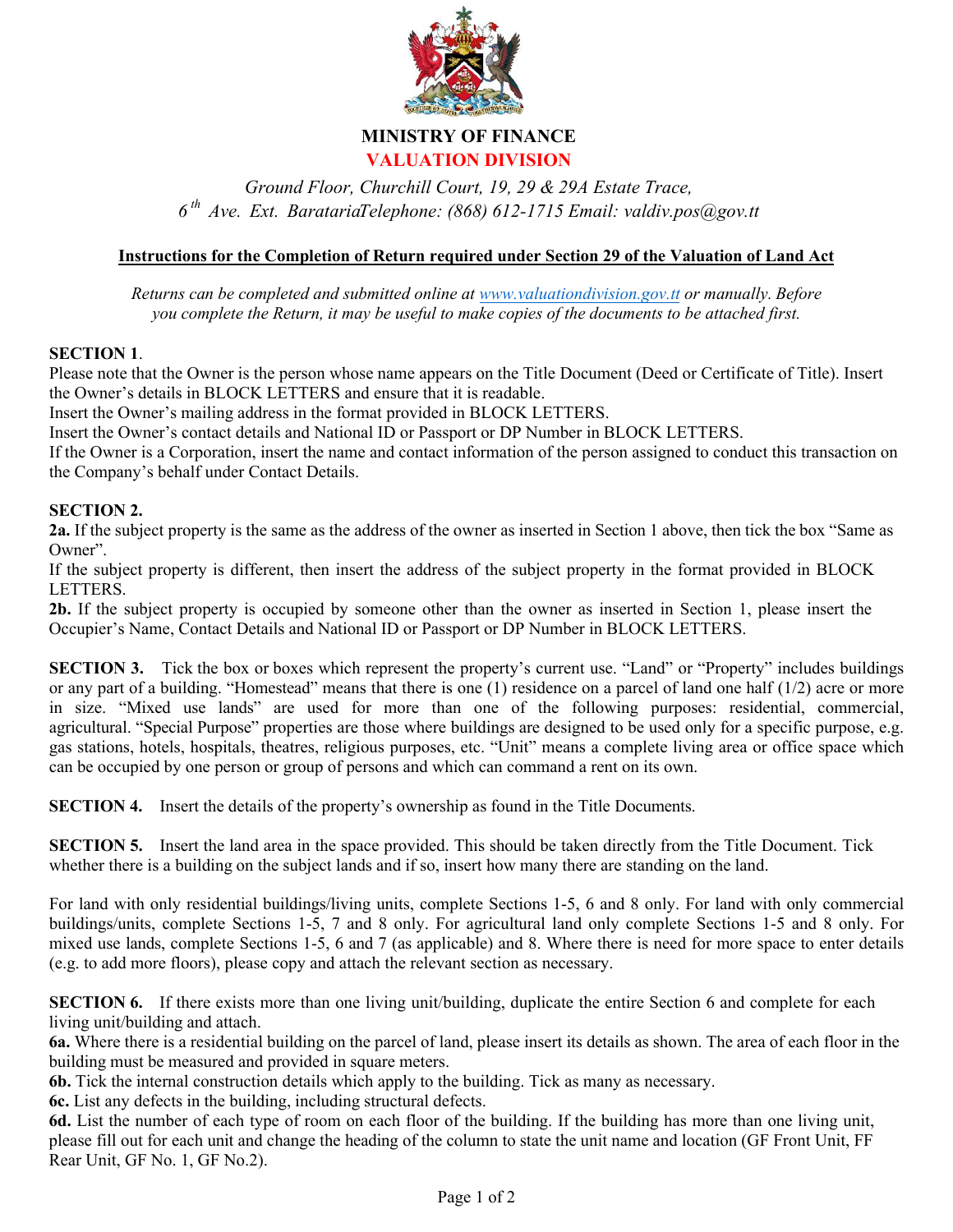**SECTION 7.** If there exists more than one commercial unit, duplicate the entire Section 7 and complete for each unit/building and attach.

**7a.** For each commercial building/unit on the parcel of land, please insert its details as shown. The area of each floor in the building must be measured and inserted in square meters. If any part of the mostly commercial building is being used for another purpose, please tick yes. If not, tick No. If the building is being rented, please insert the number of units and the Tenancy Details in the Table provided.

**7b.** Tick the internal construction details which apply to the building. Tick as many as necessary.

**7c.** List any defects in the building, including structural defects.

**7d.** For commercial buildings that have plant and machinery attached either to the inside or outside of a building, please insert the details of the plant and machinery in the Table provided. Please copy, complete and attach as many pages as necessary.

**7e.** List the number of each type of room on each floor of the building. Where there is need for more space to enter details (e.g. to add more floors), please copy and attach the relevant section as necessary. If the building has more than one unit, please fill out for each unit and insert in the heading of the column the unit name and location (e.g. GF Front Unit, FF Rear Unit, GF No. 1, GF No.2). Please enter the Room Type as necessary if not found in the Table, for example, Conference room, Storage Room.

**7f.** Tick which sundries are installed for each building or unit.

**7g.** Insert directions to the subject property using the closest main road as the starting point. A location map could also be drawn or printed and attached to the Return.

**SECTION 8.** Sign and Date the Declaration. Please note that this is required in order for the Return to be valid and complete. For companies, the signature of the company's legal representative is required with the company's stamp.

Attach copies (not originals) of the documents listed at the top of the Return.

To submit the Return online, please visit our website at [www.valuationdivision.gov.tt](http://www.valuationdivision.gov.tt/) and click on "Fill in a Return" at the top right of the webpage or "Online Return Portal" on bottom left side of the page. This will take you to a sign up page for registration. After registration and log in, instructions will be provided on filling in the Return.

To submit the Return manually, place the Return and attachments in a sealed envelope with the name of the owner/occupier, residential address of the owner/occupier, telephone contact and email address clearly written on the envelope and deposit same at any of the drop boxes located at the Valuation Division Regional Offices or Municipal Corporations listed in the Section 29 Notice issued by the Commissioner of Valuations.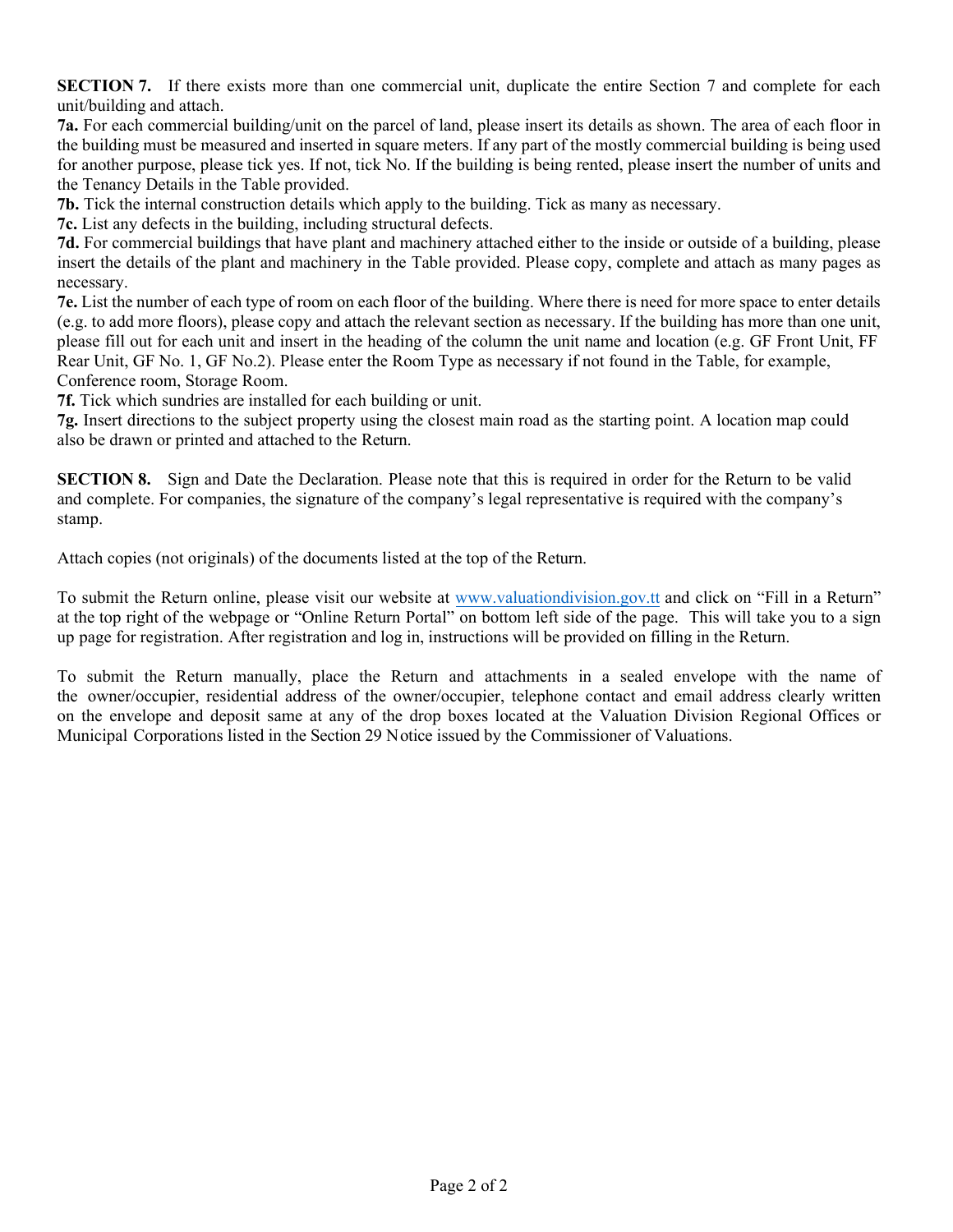



#### **MINISTRY OF FINANCE VALUATION DIVISION**

*Ground Floor, Churchill Court, 19, 29 & 29A Estate Trace, 6 th Ave. Ext. Barataria Telephone: (868) 612-1715 Email: valdiv.pos@gov.tt*

### **RETURN**

(Required under Section 29 of the Valuation of Land Act, Chap. 58.03)

## **This Form MUST be completed in black or blue ink in BLOCK LETTERS.**

#### **Please attach copies only of the following documents to this Return.**

 $\Box$  One (1) form of Identification (ID/Passport/DP) for Owner and/or Occupier

Two (2) Photographs of Property (Front View and Side View)

Title Document (e.g. Title Deed/Certificate) (if available)  $\Box$  Lease Agreement (if available)

WASA Bill (if available)  $\Box$  Building Plans (if available)  $\Box$  Survey Plan (if available)

**Instructions**: For land with only Residential buildings/living units, complete Sections 1-5, 6 and 8 only. For land with only commercial buildings/units, complete Sections 1-5, 7 and 8 only. For agricultural land only complete Sections 1-5 and 8 only. For mixed use lands, complete Sections 1-5, 6 and 7 as (applicable) and 8. Where there is need for more space to enter details (e.g. to add more floors), please copy and attach the relevant section as necessary.

### **1. Owner Details:**

| <b>Owner Name:</b>                                               |                                                                                                                      |                |  |  |  |  |  |  |  |
|------------------------------------------------------------------|----------------------------------------------------------------------------------------------------------------------|----------------|--|--|--|--|--|--|--|
| Mailing Address of Owner:                                        |                                                                                                                      |                |  |  |  |  |  |  |  |
| House #:<br>Lot $#$ :                                            | $LP#$ :                                                                                                              | $MM#$ :        |  |  |  |  |  |  |  |
| <b>Street Name:</b>                                              | <u> 1989 - Jan James James Barnett, amerikan bisa di sebagai pertama pertama pertama pertama pertama pertama per</u> |                |  |  |  |  |  |  |  |
| Town/Area/Community:                                             |                                                                                                                      |                |  |  |  |  |  |  |  |
| Postal Code:<br><u> 1980 - Jan Stein Stein, fransk politik (</u> | Apartment #:                                                                                                         | Building $#$ : |  |  |  |  |  |  |  |
| City/Municipal Corporation:                                      |                                                                                                                      |                |  |  |  |  |  |  |  |
| <b>Contact Details:</b>                                          |                                                                                                                      |                |  |  |  |  |  |  |  |
| Land Line Number:                                                | Mobile Number:                                                                                                       |                |  |  |  |  |  |  |  |
| Email:                                                           |                                                                                                                      |                |  |  |  |  |  |  |  |
| National ID                                                      | Passport                                                                                                             | DP             |  |  |  |  |  |  |  |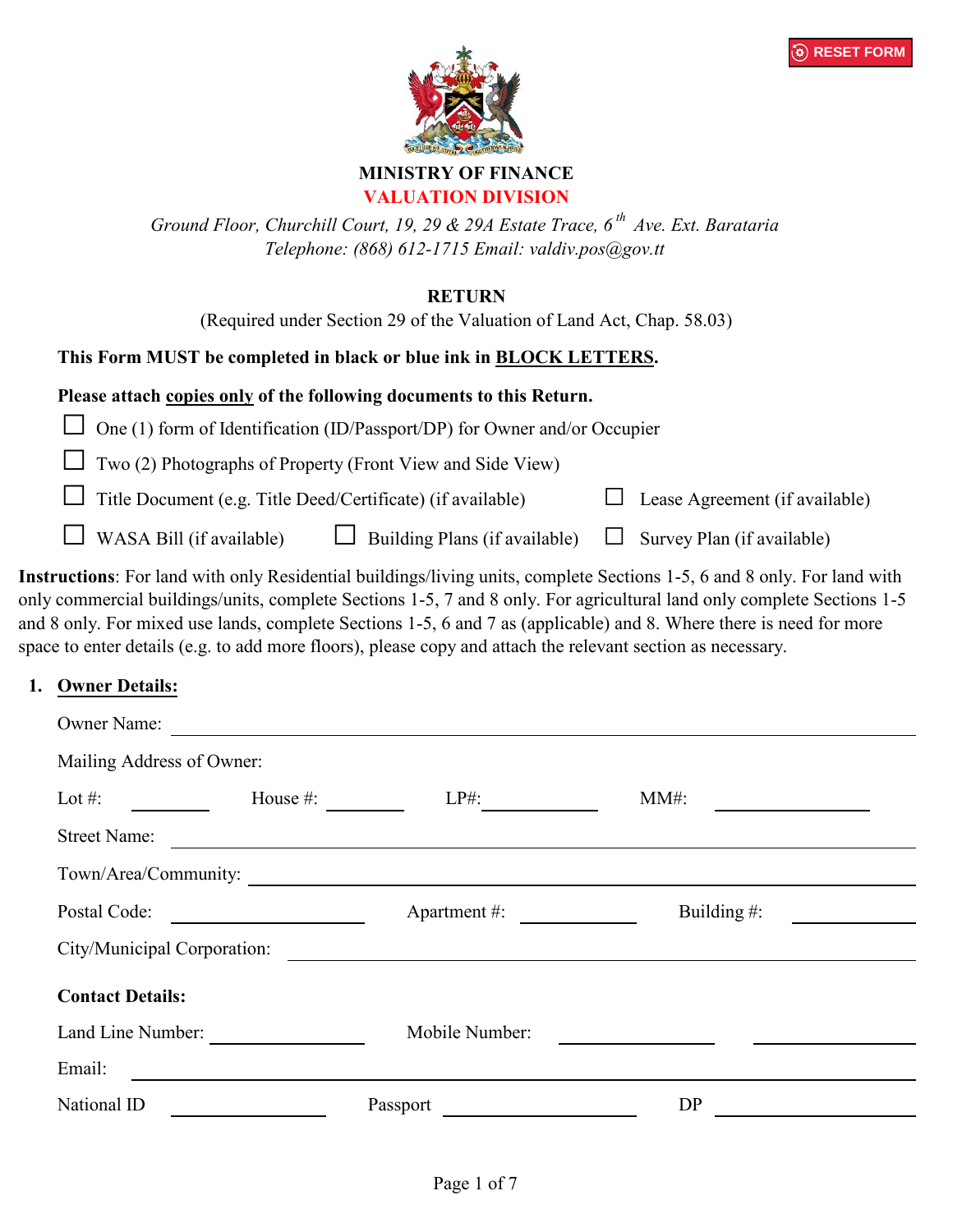|              | 2a. Property Details:                                                                                  | Address of property to be assessed:                                                                                  |                      |                                                                                                                      | Same as Owner:           |  |
|--------------|--------------------------------------------------------------------------------------------------------|----------------------------------------------------------------------------------------------------------------------|----------------------|----------------------------------------------------------------------------------------------------------------------|--------------------------|--|
|              | Lot #:                                                                                                 | House $\#$ : $LP\#$ :                                                                                                |                      | $MM#$ :                                                                                                              |                          |  |
|              | <b>Street Name:</b>                                                                                    | <u> 1980 - Johann Barn, amerikan besteman besteman besteman besteman besteman besteman besteman besteman bestema</u> |                      |                                                                                                                      |                          |  |
|              | Town/Area/Community:                                                                                   |                                                                                                                      |                      |                                                                                                                      |                          |  |
|              | Postal Code:                                                                                           |                                                                                                                      | Apartment #:         |                                                                                                                      | Building $#$ :           |  |
|              | City/Municipal Corporation:                                                                            | <u> 1980 - Jan Stein Bernstein, marking fan de Amerikaansk kommunenter (</u>                                         |                      |                                                                                                                      |                          |  |
|              | Is the property occupied by someone other than the owner?<br>If yes, please provide the details below: |                                                                                                                      |                      | Yes                                                                                                                  | No                       |  |
|              | 2b. Occupier's Name:                                                                                   | <u> 1980 - Johann Barbara, martin amerikan basar da</u>                                                              |                      |                                                                                                                      |                          |  |
|              | Land Line Number:                                                                                      |                                                                                                                      | Mobile Number:       | <u> 1990 - Johann Barbara, politik eta politik eta politik eta politik eta politik eta politik eta politik eta p</u> |                          |  |
|              | Email:                                                                                                 | <u> 2002 - Jan James James Barnett, amerikansk politik (d. 1878)</u>                                                 |                      |                                                                                                                      |                          |  |
|              | National ID<br>$\frac{1}{2}$                                                                           |                                                                                                                      | Passport             | <b>DP</b>                                                                                                            |                          |  |
| 3.           | <b>Property Use Category (Please tick all that are applicable)</b>                                     |                                                                                                                      |                      |                                                                                                                      |                          |  |
|              | <b>Residential</b>                                                                                     | Commercial                                                                                                           | <b>Agricultural</b>  |                                                                                                                      | <b>Mixed Use</b>         |  |
|              | Land Only                                                                                              | Land Only                                                                                                            | <b>Planted Crops</b> |                                                                                                                      | Residential/Commercial   |  |
|              | <b>Single Family Dwelling</b>                                                                          | Office                                                                                                               | Vacant Land          |                                                                                                                      | Residential/Agricultural |  |
|              | Multi-Residential                                                                                      | Retail                                                                                                               | Livestock            |                                                                                                                      | Commercial/Agricultural  |  |
|              | Townhouse                                                                                              | <b>Special Purpose</b>                                                                                               | Forest               |                                                                                                                      | Other                    |  |
|              | Homestead                                                                                              | Other:                                                                                                               |                      |                                                                                                                      |                          |  |
|              |                                                                                                        |                                                                                                                      |                      |                                                                                                                      |                          |  |
| 4.           | <b>Title/Ownership Details</b><br>Freehold<br>Land:                                                    | Leasehold                                                                                                            | Other                |                                                                                                                      |                          |  |
|              | Certificate of Title: Volume:                                                                          | Folio:                                                                                                               | Deed#:               |                                                                                                                      |                          |  |
|              | Was the property purchased within the last three (3) years?                                            |                                                                                                                      |                      | Yes                                                                                                                  | No                       |  |
|              | If yes, what was the purchase price?                                                                   |                                                                                                                      |                      |                                                                                                                      |                          |  |
| $\mathbf{5}$ | <b>Land Details:</b>                                                                                   |                                                                                                                      |                      |                                                                                                                      |                          |  |
|              | Land Area (as stated in the Title Document) :                                                          |                                                                                                                      |                      |                                                                                                                      |                          |  |
|              | Does the property contain a building?                                                                  | Yes                                                                                                                  | No                   | If yes, how many?                                                                                                    |                          |  |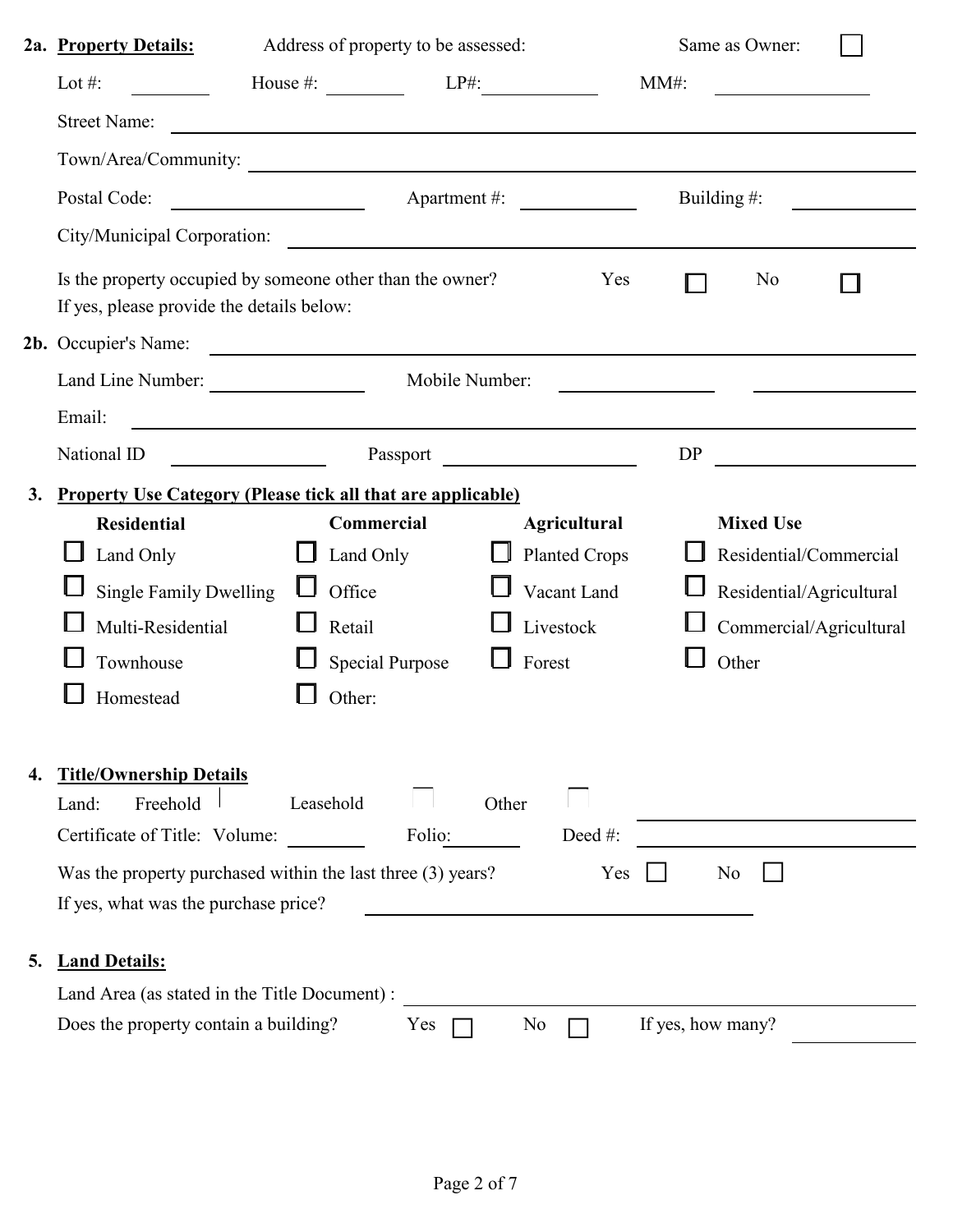### **6a. Residential:** *(To be filled out separately for each building or self-contained unit)*

| <b>Building Completion Date:</b> |                               |                                                             |                       |            |  |
|----------------------------------|-------------------------------|-------------------------------------------------------------|-----------------------|------------|--|
| GF:                              | FF:                           |                                                             |                       | Other:     |  |
|                                  |                               |                                                             |                       |            |  |
|                                  | Yes:                          |                                                             | No:                   |            |  |
|                                  | Is the building being rented? | Is any part of the building used for Commercial activities? | No of Floors:<br>Yes: | SF:<br>No: |  |

If Yes, please provide the following details that are applicable: Total No. of Apartments:

| Floor | Name of Tenant/Lessee | <b>Current Rent Per</b><br>Month \$ | Service Charge per<br>month \$ | Date from which the<br>occupier began<br>paying rent<br>dd-mm-yyyy |
|-------|-----------------------|-------------------------------------|--------------------------------|--------------------------------------------------------------------|
|       |                       |                                     |                                |                                                                    |
|       |                       |                                     |                                |                                                                    |
|       |                       |                                     |                                |                                                                    |
|       |                       |                                     |                                |                                                                    |
|       |                       |                                     |                                |                                                                    |
|       |                       |                                     |                                |                                                                    |
|       |                       |                                     |                                |                                                                    |
|       |                       |                                     |                                |                                                                    |

# **6b. Building Details:**

## **Flooring:**

| Ceramic Tiles      | Timber       | Carpet   |                            | Plyboard |  |
|--------------------|--------------|----------|----------------------------|----------|--|
| Porcelain Tiles    | Laminate     |          | <b>Reinforced Concrete</b> | Other:   |  |
| Clay Tiles         | Vinyl        | Terrazzo |                            |          |  |
| <b>Ceiling:</b>    |              |          |                            |          |  |
| Drop Ceiling Tiles | Gypsum Board |          | Concrete                   | None     |  |
| Decorative Plywood | Hardboard    |          | <b>PVC</b>                 | Other:   |  |
| Grooved Plywood    | Celotex      |          | Gypsum Tiles               |          |  |

**6c. Building Defects:** (repairs required for roof, ceiling, walls, floors, electrical wiring, other)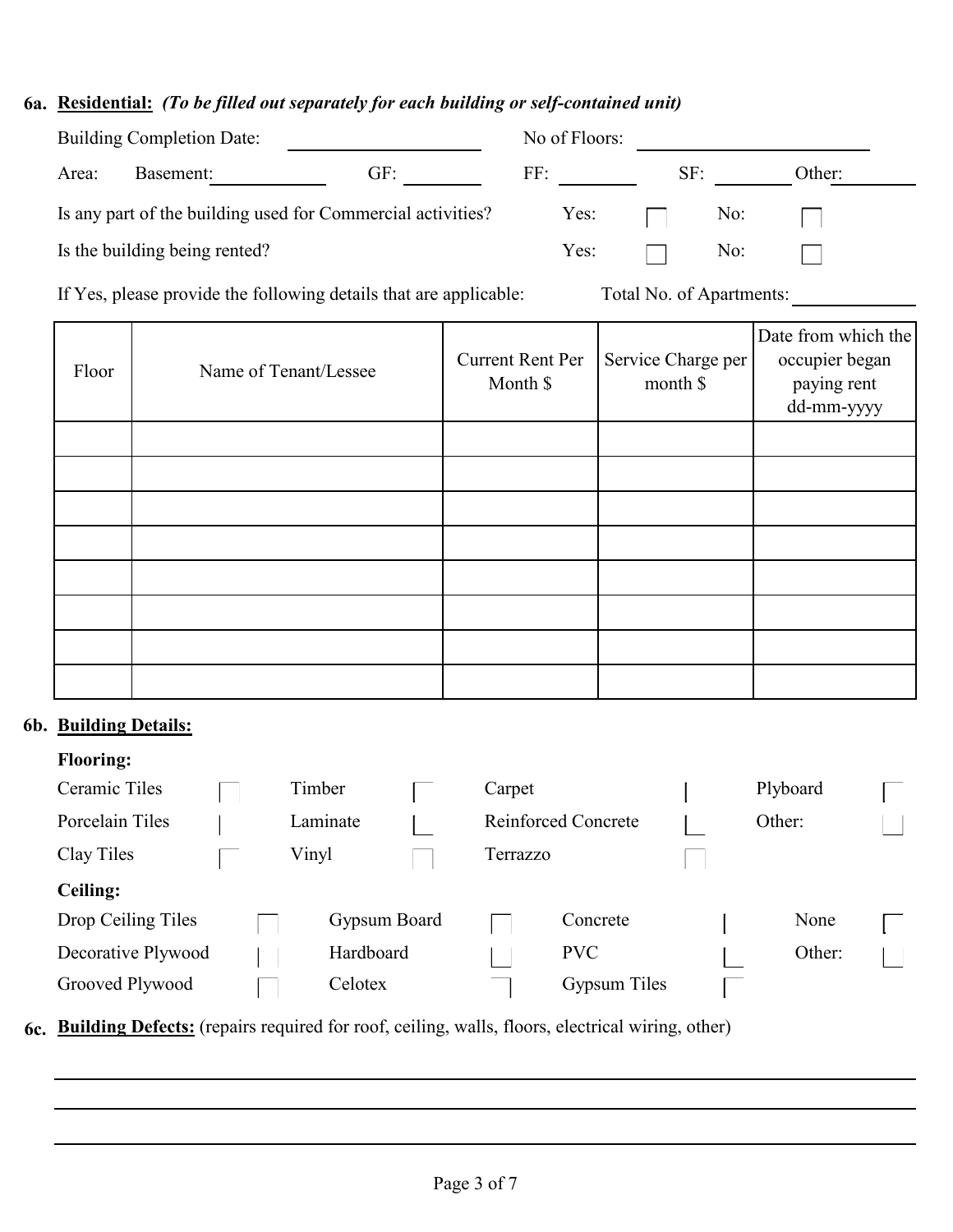### **6d. Accommodation on each floor:**

| <b>Room Type</b>                  | No. on GF | No. on FF | No. on SF | Other: |
|-----------------------------------|-----------|-----------|-----------|--------|
| <b>Bedroom Only</b>               |           |           |           |        |
| Bedrooms with a Bathroom Attached |           |           |           |        |
| Bathroom (Toilet, Shower & Sink)  |           |           |           |        |
| External bathroom/latrine         |           |           |           |        |
| Half Bathroom (Toilet with Sink)  |           |           |           |        |
| Kitchen                           |           |           |           |        |
| Living                            |           |           |           |        |
| Dining                            |           |           |           |        |
| Living/Dining                     |           |           |           |        |
| Porch                             |           |           |           |        |
| Carport/Garage                    |           |           |           |        |
| Shed                              |           |           |           |        |
| Laundry                           |           |           |           |        |
| Study                             |           |           |           |        |
| TV Room                           |           |           |           |        |
| <b>Servant Quarters</b>           |           |           |           |        |
| Other:                            |           |           |           |        |

### **6e. Sundries Available to the Building:**

| Air Conditioning: Central |  | Split Unit |           | Window Unit |  |
|---------------------------|--|------------|-----------|-------------|--|
| <b>Enclosed Garage</b>    |  | Pool:      | In Ground | Surface     |  |

# **6f. Directions to Property from the closest main road:**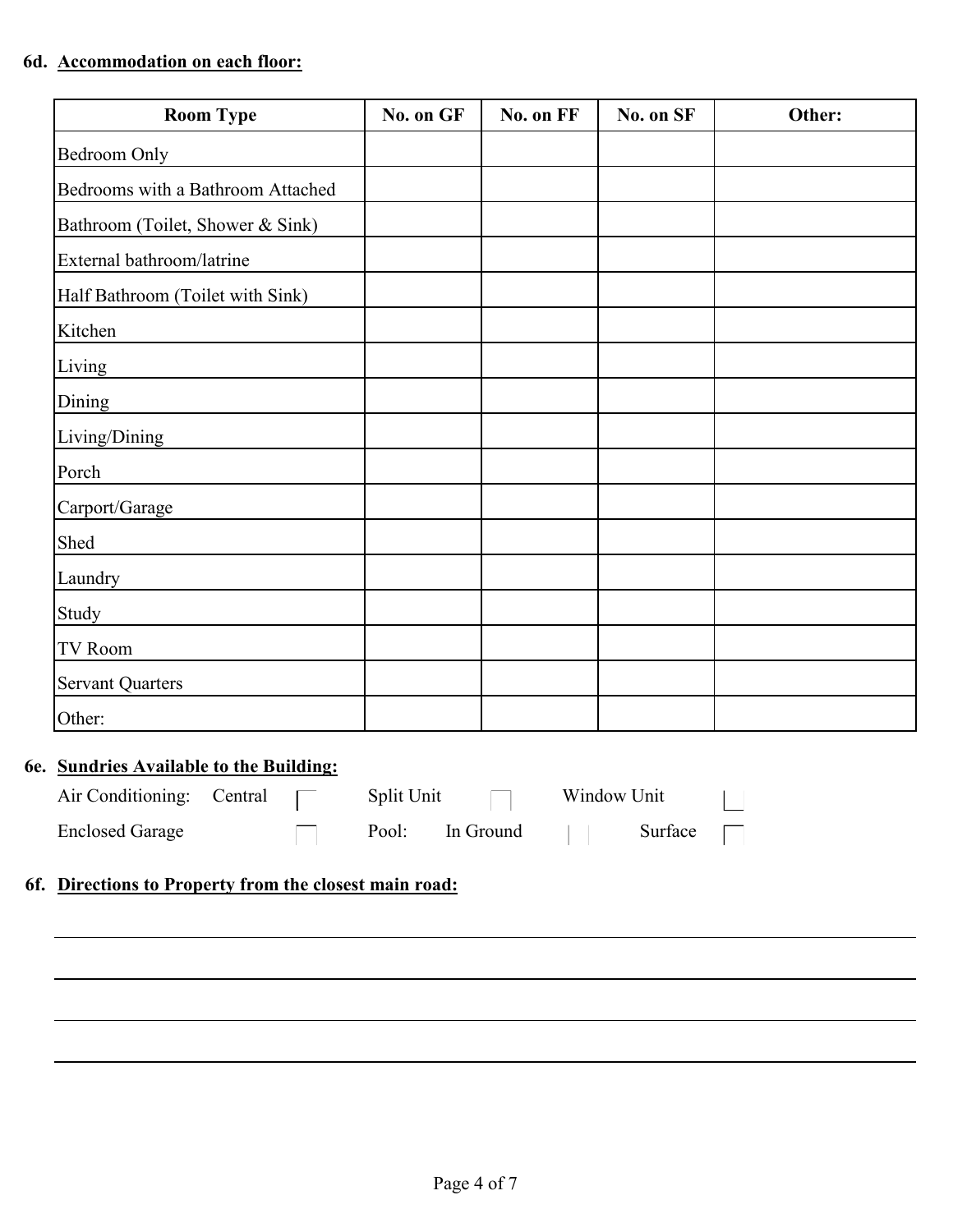# **7a. Commercial: (To be filled out separately for each building or self-contained unit):**

| <b>Building Completion Date:</b> |                                                                        |                                                                                                                                     | No of Floors: |      |        |                                                                                                                                                                                                                                                                                                                                    |        |  |
|----------------------------------|------------------------------------------------------------------------|-------------------------------------------------------------------------------------------------------------------------------------|---------------|------|--------|------------------------------------------------------------------------------------------------------------------------------------------------------------------------------------------------------------------------------------------------------------------------------------------------------------------------------------|--------|--|
| Area:                            | Basement:                                                              | GF:                                                                                                                                 | FF:           |      | SF:    |                                                                                                                                                                                                                                                                                                                                    | Other: |  |
|                                  | Is any part of the building <b>not</b> used for Commercial activities? |                                                                                                                                     |               | Yes: |        | No:                                                                                                                                                                                                                                                                                                                                |        |  |
|                                  | Is the building being rented?                                          |                                                                                                                                     |               | Yes: |        | No:                                                                                                                                                                                                                                                                                                                                |        |  |
| $T \wedge T$                     |                                                                        | $\mathbf{r}$ and $\mathbf{r}$ and $\mathbf{r}$ and $\mathbf{r}$ and $\mathbf{r}$ and $\mathbf{r}$ and $\mathbf{r}$ and $\mathbf{r}$ |               |      | $-111$ | $\mathbf{A}$ $\mathbf{A}$ $\mathbf{A}$ $\mathbf{A}$ $\mathbf{A}$ $\mathbf{A}$ $\mathbf{A}$ $\mathbf{A}$ $\mathbf{A}$ $\mathbf{A}$ $\mathbf{A}$ $\mathbf{A}$ $\mathbf{A}$ $\mathbf{A}$ $\mathbf{A}$ $\mathbf{A}$ $\mathbf{A}$ $\mathbf{A}$ $\mathbf{A}$ $\mathbf{A}$ $\mathbf{A}$ $\mathbf{A}$ $\mathbf{A}$ $\mathbf{A}$ $\mathbf{$ |        |  |

If Yes, please provide the following details that are applicable: Total No. of Units:

| Floor | <b>Name of Tenant/Lessee</b> | <b>Current Rent Per</b><br><b>Month \$</b> | <b>Service Charge</b><br>per month \$ | <b>Start of Payment</b><br>dd-mm-yyyy |
|-------|------------------------------|--------------------------------------------|---------------------------------------|---------------------------------------|
|       |                              |                                            |                                       |                                       |
|       |                              |                                            |                                       |                                       |
|       |                              |                                            |                                       |                                       |
|       |                              |                                            |                                       |                                       |
|       |                              |                                            |                                       |                                       |
|       |                              |                                            |                                       |                                       |
|       |                              |                                            |                                       |                                       |
|       |                              |                                            |                                       |                                       |
|       |                              |                                            |                                       |                                       |
|       |                              |                                            |                                       |                                       |

# **7b. Building Details:**

|  | <b>Flooring:</b> |
|--|------------------|
|  |                  |
|  |                  |

| Ceramic Tiles      | Timber       | Carpet   |                            | Plyboard |  |
|--------------------|--------------|----------|----------------------------|----------|--|
| Porcelain Tiles    | Laminate     |          | <b>Reinforced Concrete</b> | Other:   |  |
| Clay Tiles         | Vinyl        | Terrazzo |                            |          |  |
| <b>Ceiling:</b>    |              |          |                            |          |  |
| Drop Ceiling Tiles | Gypsum Board |          | Concrete                   | None     |  |
| Decorative Plywood | Hardboard    |          | <b>PVC</b>                 | Other:   |  |
| Grooved Plywood    | Celotex      |          | Gypsum Tiles               |          |  |
|                    |              |          | .                          |          |  |

**7c. Building Defects:** (repairs required for roof, ceiling, walls, floors, electrical wiring & other)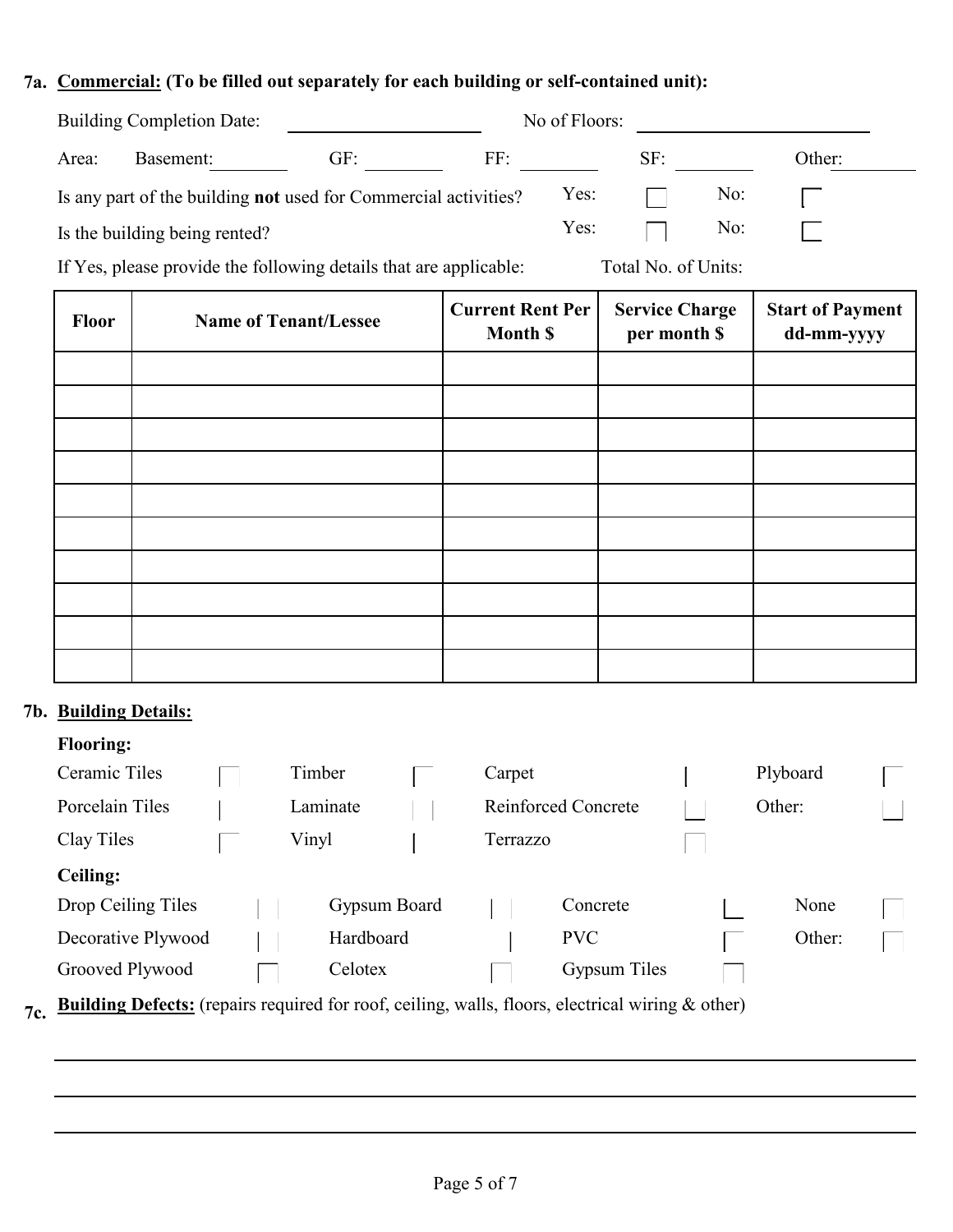| Item<br>No. | Name of Item or<br>(Brief Description or Purpose) | Manufacturer | Model # | <b>Installed</b><br>Cost (STT) | Date of Installation/<br>Commission |
|-------------|---------------------------------------------------|--------------|---------|--------------------------------|-------------------------------------|
|             |                                                   |              |         |                                |                                     |
|             |                                                   |              |         |                                |                                     |
|             |                                                   |              |         |                                |                                     |
|             |                                                   |              |         |                                |                                     |
|             |                                                   |              |         |                                |                                     |
|             |                                                   |              |         |                                |                                     |
|             |                                                   |              |         |                                |                                     |
|             |                                                   |              |         |                                |                                     |
|             |                                                   |              |         |                                |                                     |
|             |                                                   |              |         |                                |                                     |
|             |                                                   |              |         |                                |                                     |